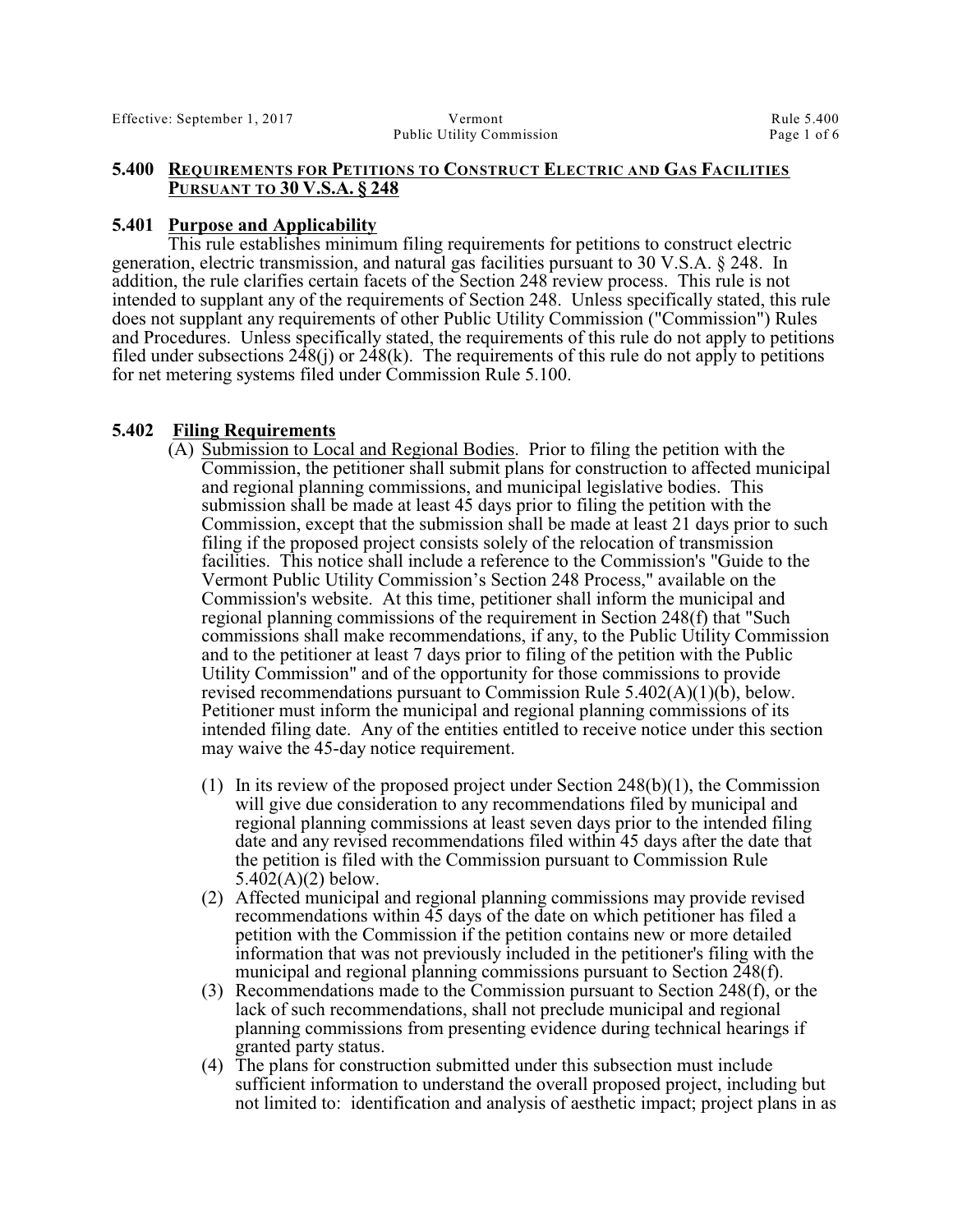much detail as the petitioner reasonably can provide (including a schematic); a description of how equipment and materials will be transported to the site; and plans which indicate the approximate location of all proposed new infrastructure (e.g., transmission, substation, roads, etc.) relative to the existing conditions. With the construction plans, the petitioner shall include a description of its evaluation of alternatives to the proposed project and the reasons why those alternatives were rejected.

- (B) Notice to Adjoining Landowners. Petitioner must provide notice of the proposed project to each adjoining property owner at the time that the petition is filed with the Commission.
	- (1) This notice shall include, at a minimum, a reference to the Commission's "Guide to the Vermont Public Utility Commission's Section 248 Process," available on the Commission's website, a general description of the type and approximate location of the facilities and upgrades proposed, a statement that a petition for approval is being filed with the Commission, and an identification of the locations at which project plans and the petition can be viewed and the hours during which those documents may be viewed. Such locations shall include at least the offices of the petitioner, the municipal and regional planning commissions, and the Commission.
	- (2) For purposes of this rule, "adjoining property owner" means a person who owns land in fee simple, if that land:
		- (a) With respect to a transmission line, will be crossed by the right-of-way for that line, shares a property boundary with such right-of-way, or would share a boundary with the right-of-way but for the presence of an intervening river, stream, public highway, or railroad line which shares a boundary with the right-of-way; or
		- (b) With respect to a generation facility, substation, or other transmission facility not part of a transmission line, shares a property boundary with the tract of land on which that facility or substation is located or is adjacent to that tract of land and the two properties are separated only by a river, stream, railroad line or public highway.
	- (3) Petitioner must use good faith efforts to notify adjoining property owners. Unless otherwise shown, good faith efforts shall mean utilizing the certified grand list as it existed no more than 60 days prior to the date notice is provided to identify adjoining property owners. Petitioner shall include a statement with the petition that it has complied with this provision and include in the statement the date the grand list was certified. No defect in the provision of notice to adjoining property owners under this rule shall invalidate an action by the Commission on a petition for a certificate of public good under 30 V.S.A. § 248.
- (C) Filing Contents.
	- (1) The petition must include sufficient information for the Commission to evaluate the proposed project. This should include, as appropriate:
		- (a) A U.S. Geological Survey topographic map showing the location of the proposed project.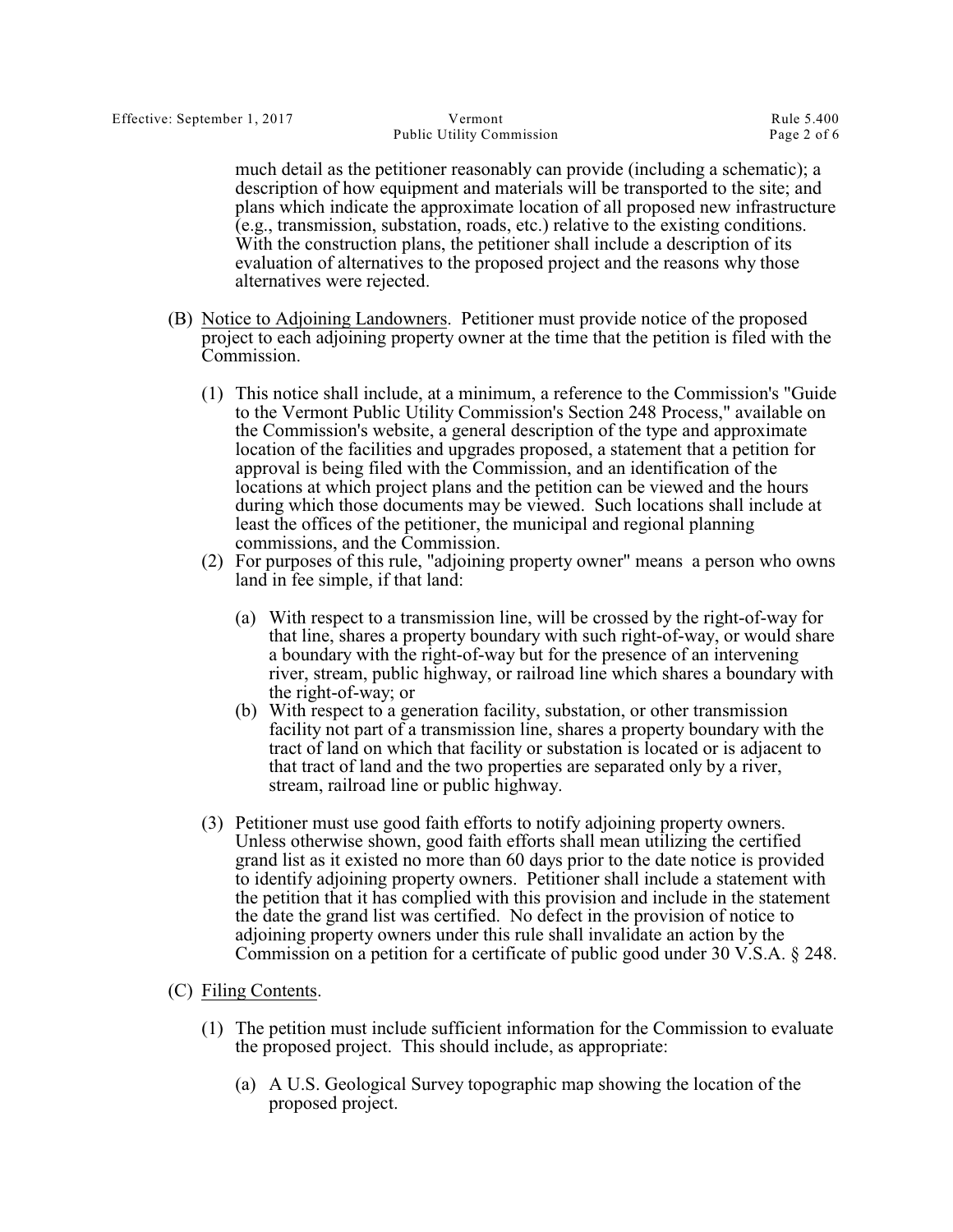Public Utility Commission Page 3 of 6

- (b) An aerial photograph of the proposed project site that clearly marks existing structures and significant natural and man-made features when available, or an equivalent computer-generated image that provides similar detail.
- (c) A site plan that includes:
	- (i) proposed improvements;
	- (ii) existing topography at the site and proposed changes in grading;
	- (iii) existing significant natural and man-made features (including but not limited to water bodies, wetlands, tree lines, buildings, and roads);
	- (iv) a cross-section of the site;
	- (v) color photographs of the project site; and
	- (vi) proposed measures to mitigate impacts of the proposed project.
- (d) Prefiled evidence (testimony and exhibits) that explains how the proposed project complies with each of the separate criteria of 30 V.S.A.  $\hat{\gamma}$  248(b); including the criteria specified in of 10 V.S.A. § 1424a(d) and 10 V.S.A. § 6086(a)(1) through (8) and (9)(K), incorporated through Section  $248(b)(5)$ .
- (e) An index, organized according to the criteria of 30 V.S.A. § 248(b), that identifies with specificity the prefiled evidence that addresses each criterion, including the incorporated criteria of Section 248(b)(5).
- (2) [Repealed.]
- (3) Petitioners are encouraged to provide plans with the petition at a design level of detail. A petitioner seeking conceptual approval, followed by post-certification review of final designs, shall include in its petition a request for such approval and provide supporting evidence to show that the cost of the petitioner's submitting design details with the petition would outweigh the benefits of such submission, including but not limited to the evaluation of site-specific impacts, accuracy in the findings to be made by the Commission, and finality of the Commission's decision on the petition. In approving or denying such a request for conceptual approval, the Commission may consider additional factors that it deems relevant.
- (4) Upon filing of any petition under 30 V.S.A. § 248 and before issuing formal notice or otherwise initiating proceedings on such a petition, the Commission may, in its discretion, determine that the petition is not complete or does not sufficiently address the requirements of Section 248 or this rule, including providing information to support positive findings on all of the criteria of Section 248(b). The Commission shall notify the affected petitioner of any such determination and shall include a statement of the deficiencies in such notice. Any petition that is the subject of such a determination shall be deemed not filed, and no proceedings thereon shall be initiated, until the Commission determines that the petitioner has taken sufficient steps to remedy the deficiencies set forth by the Commission.
	- (a) Unless the Commission determines otherwise, a petition that is deemed not filed does not invalidate the notice provided under the requirements of 30 V.S.A. § 248 and this Rule.
	- (b) The Commission's acceptance of a petition under this provision or initiation of proceedings under 30 V.S.A. § 248 shall not constitute a determination that the petitioner has met its burden of proof or burden of production.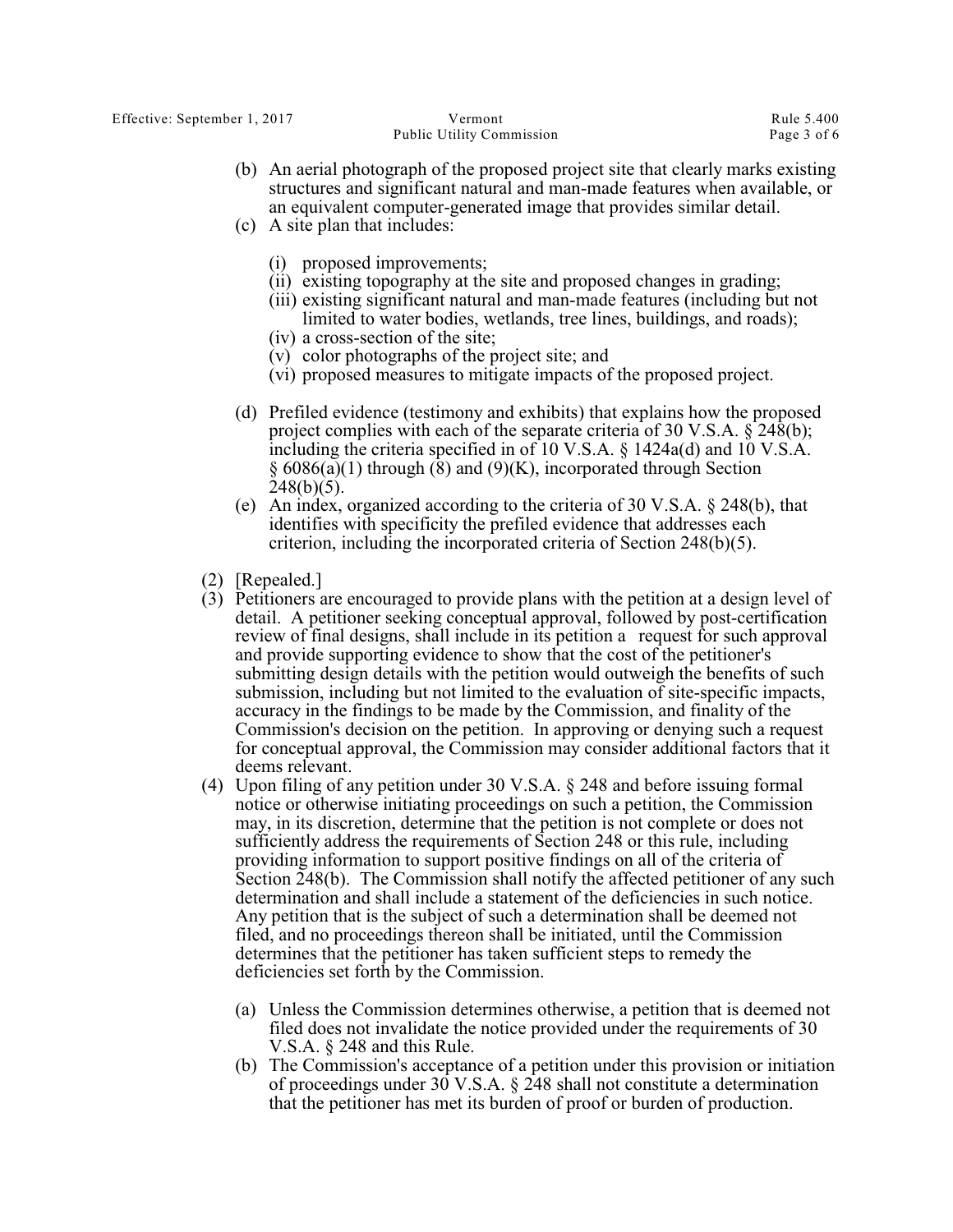- (D) Related Improvements. The Petition must address and provide sufficient evidence on all improvements, temporary or permanent, that are reasonably related to facilities for which a certificate of public good is required under 30 V.S.A. § 248.
- (E) Filing Format. In addition to the filing requirements of Commission Rule 2.204, the petition and accompanying prefiled testimony and exhibits must be filed with the Commission in an electronic format, suitable for web posting.
- (F) Filings Under Section 248(j).
	- (1) An application filed pursuant to Section 248(j) must be complete at the time it is filed. If a petitioner intends to rely on a permit from other regulatory agencies or a study to demonstrate compliance with the requirements of Section 248(b), rather than providing evidence to satisfy such criteria, such studies and permits must be included with the petition.
	- (2) Subsections 5.402(C), with the exception of  $5.402(C)(1)(e)$ ,  $5.402(C)(3)$ , and 5.402(E), shall apply to all petitions filed under Section 248(j).
	- (3) Petitioners need not provide notice to adjoining property owners. However, petitioners shall include with the petition the names and addresses of all adjoining property owners. Petitioner must use good faith efforts to identify adjoining landowners. Unless otherwise shown, good faith efforts shall mean utilizing the certified grand list as it existed no more than 60 days prior to the date notice is provided to identify adjoining landowners. Petitioner shall include a statement with the petition that it has complied with this provision and include in the statement the date the grand list was certified.
		- (a) Petitioners do not need to include the names and addresses of adjoining property owners if the proposed project consists of reconductoring within an existing right-of-way, provided that the height of any new structure required for the reconductoring is not more than 10 feet higher than the structure being replaced. If any pole height increases by more than 10 feet, petitioner shall provide the names and addresses of the property owners who adjoin the right-of-way at the immediate location of such pole.

### **5.403 Filing Requirements for Petitions to Construct Wind Generation Facilities**

- (A) Definition. For purposes of this section, "wind generation facility" means a generation facility that utilizes wind to produce electricity.
- (B) Requirements. In addition to the requirements of this rule, petitions to construct wind generation facilities must meet the following requirements:
	- (1) For petitions involving wind generating facilities, notice must be provided to all municipal planning commissions, municipal governments, and regional planning commissions for all towns wholly or partially within a radius of a minimum of ten miles of each proposed turbine.
	- (2) In addressing the impact of the proposed project on orderly development, the petitioner must include an assessment of the impact on all towns within this tenmile radius.
	- (3) The petition must include a view-shed analysis that includes an analysis of aesthetic impacts for a ten-mile radius from the proposed project site.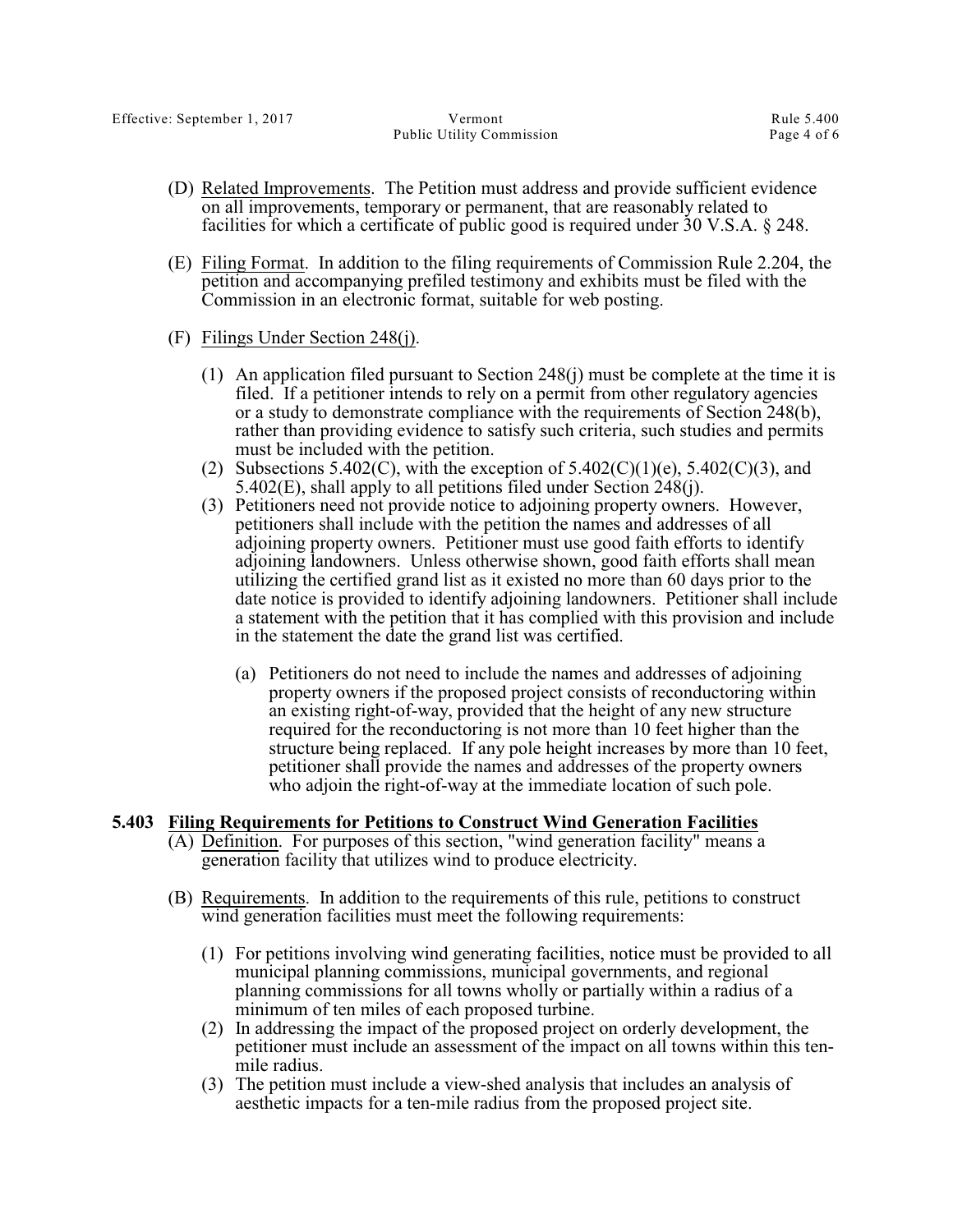(C) Non-applicability. This section does not apply to net metered wind systems pursuant to 30 V.S.A. § 219a or wind measurement towers.

#### **5.404 Requirements Pertaining to Certain Criteria**

- $(A)$  Section 248(b)(2) Need. For petitions to construct or modify transmission facilities in a national interest electric transmission corridor designated by the federal Secretary of Energy under 16 U.S.C. § 824p(a), petitioners must, as part of its demonstration on need, specifically address the interstate benefits expected to be achieved by the proposed project.
- (B) Section 248(b)(6) Integrated Resource Plans. Any petition from an investor-owned utility, municipal electric department, or cooperative electric utility which does not have an approved integrated resource plan pursuant to 30 V.S.A. § 218c must provide evidence that its proposed project complies with principles of integrated resource planning, as defined in 30 V.S.A. § 218c, including consideration of environmental effects.
- (C) Section 248(b)(7) Consistency with Electric Energy Plan. Except for petitions concerning natural gas facilities that are not part of or reasonably related to an electric generation facility, the petitioner must provide evidence that specifically demonstrates compliance with the electric energy plan approved by the Department of Public Service under 30 V.S.A. § 202, applying the relevant portions of that plan to the facts of the proposed project. If the petitioner seeks a determination that good cause exists to permit the proposed action notwithstanding inconsistency with that plan, the petitioner must request such a determination and provide evidence demonstrating the existence of such good cause.

#### **5.405 Site Visits**

The Commission may conduct one or more site visits to view the location of the proposed project. The purpose of the site visit shall be to assist the Commission and the parties in understanding the proposed project and the issues that the proposed project may present. The site visit will typically include a discussion of the following matters: a description of the proposed project and its location(s); a viewing of the existing conditions at the location(s) of the proposed project; and an explanation of how the existing conditions would be altered by the proposed project. The site visit may also include identification of relevant landscape features, discussion of how such landscape features have affected or potentially should affect the project design and location, identification of and visits to potential alternative locations for the proposed project, and any other relevant matters for which a first-hand viewing of the site(s) may assist in understanding the issues before the Commission. Observations and facts from the site visit shall not be considered as evidence unless the Commission, on its own motion or on the request of a party, specifically enters them into the evidentiary record.

### **5.406 Public Hearings**

The Commission will typically hold one public hearing on a petition filed under Section 248, except that it typically will not hold a public hearing on a petition processed under Section 248(j). If the Commission is requested and there is sufficient reason, the Commission will hold one or more additional public hearings. Also, the Commission on its own motion may hold one or more additional public hearings. With respect to petitions filed under Section 248(j), the